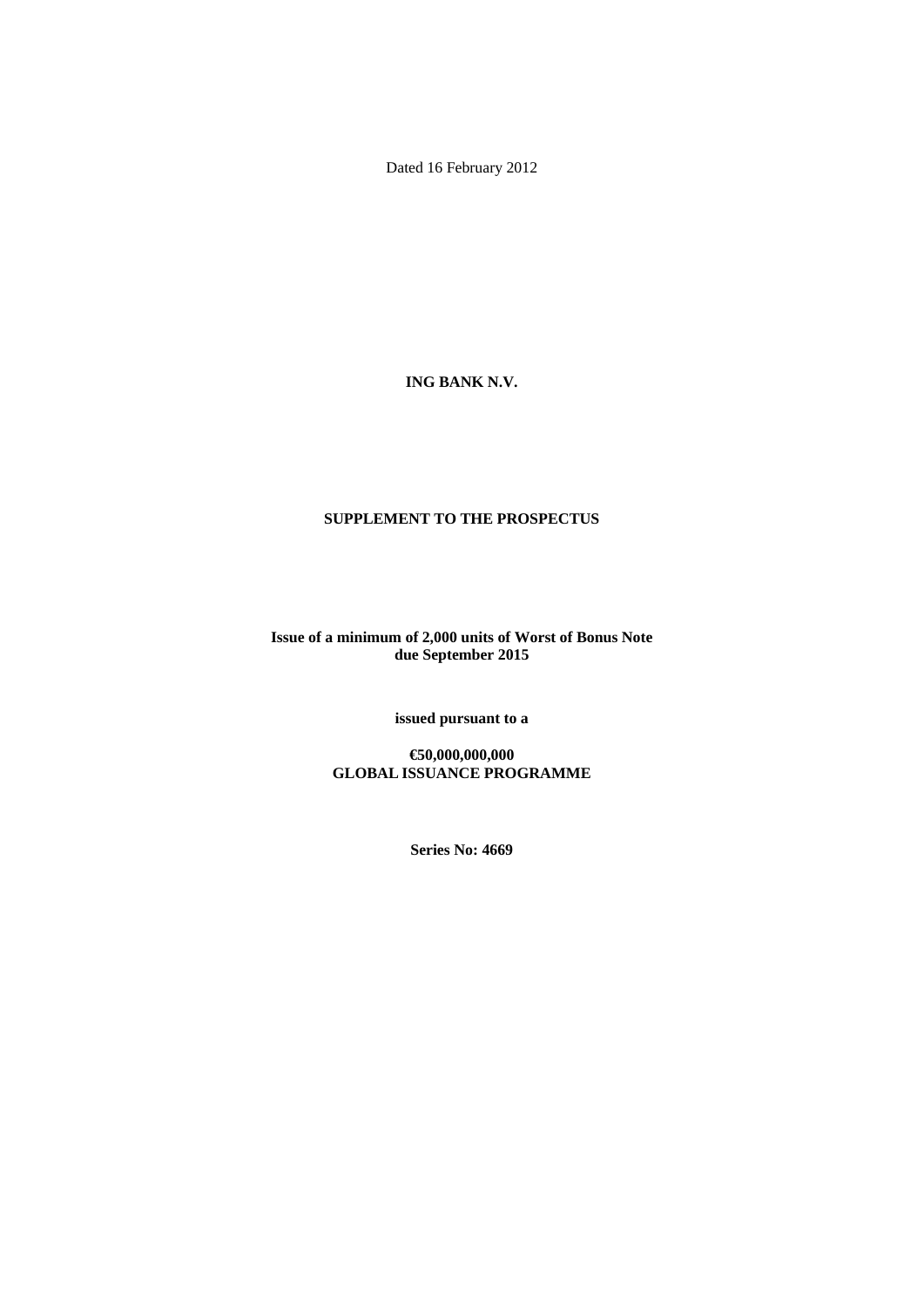This supplement (the "**Supplement**") is prepared as a supplement to, and must be read in conjunction with the prospectus dated 12 January 2012 (the "**Prospectus**") in respect of the issue of a minimum of 2,000 units of Worst of Bonus Note due September 2015 (the "**Notes**") under the €50,000,000,000 Global Issuance Programme (the "**Programme**"). The Prospectus has been issued by ING Bank N.V. (the "**Issuer**"). This Supplement, together with the Prospectus, constitutes a prospectus for the purposes of Article 5.3 of Directive 2003/71/EC of the European Parliament and of the Council (the "**Prospectus Directive**").

Terms used but not defined in this Supplement have the meanings ascribed to them in the Prospectus. To the extent that there is any inconsistency between (a) any statement in this Supplement or any statement incorporated by reference into the Prospectus by this Supplement and (b) any other statement in or incorporated by reference in the Prospectus, the statements in (a) above will prevail.

The Issuer accepts responsibility for the information contained in this Supplement. To the best of the knowledge of the Issuer (which has taken all reasonable care to ensure that such is the case) the information contained in this Supplement is in accordance with the facts and does not omit anything likely to affect the import of such information.

## **INTRODUCTION**

No person has been authorised to give any information or to make any representation not contained in or not consistent with the Prospectus and this Supplement, or any other information supplied in connection with the Programme and, if given or made, such information or representation must not be relied upon as having been authorised by the Issuer.

Neither the delivery of this Supplement nor the Prospectus shall in any circumstances imply that the information contained in the Prospectus and herein concerning the Issuer is correct at any time subsequent to 12 January 2012 (in the case of the Prospectus) or the date hereof (in the case of this Supplement) or that any other information supplied in connection with the Programme is correct as of any time subsequent to the date indicated in the document containing the same.

So long as the Prospectus and this Supplement are valid as described in Article 9 of the Prospectus Directive, copies of this Supplement and the Prospectus, together with the information incorporated by reference in the Prospectus, will be available free of charge from the Issuer. Written or oral requests for such documents should be directed to the Issuer at Foppingadreef 7, 1102 BD Amsterdam, The Netherlands (Tel.: +31 (0)20 501 3477).

Other than in Sweden the Issuer does not represent that the Prospectus and this Supplement may be lawfully distributed in compliance with any applicable registration or other requirements in any jurisdiction, or pursuant to an exemption available thereunder, or assume any responsibility for facilitating any such distribution or offering.

The distribution of the Prospectus and this Supplement may be restricted by law in certain jurisdictions. Persons into whose possession the Prospectus and this Supplement come must inform themselves about, and observe, any such restrictions (see "**Subscription and Sale**" section of Chapter 1 of the Base Prospectus, which is incorporated by reference in the Prospectus).

In relation to any non-exempt offer of the Notes made in Sweden prior to the date of publication of this Supplement, investors have the right, in accordance with Article 16 of the Prospectus Directive, to withdraw their acceptances within five working days commencing from the date of publication of this Supplement.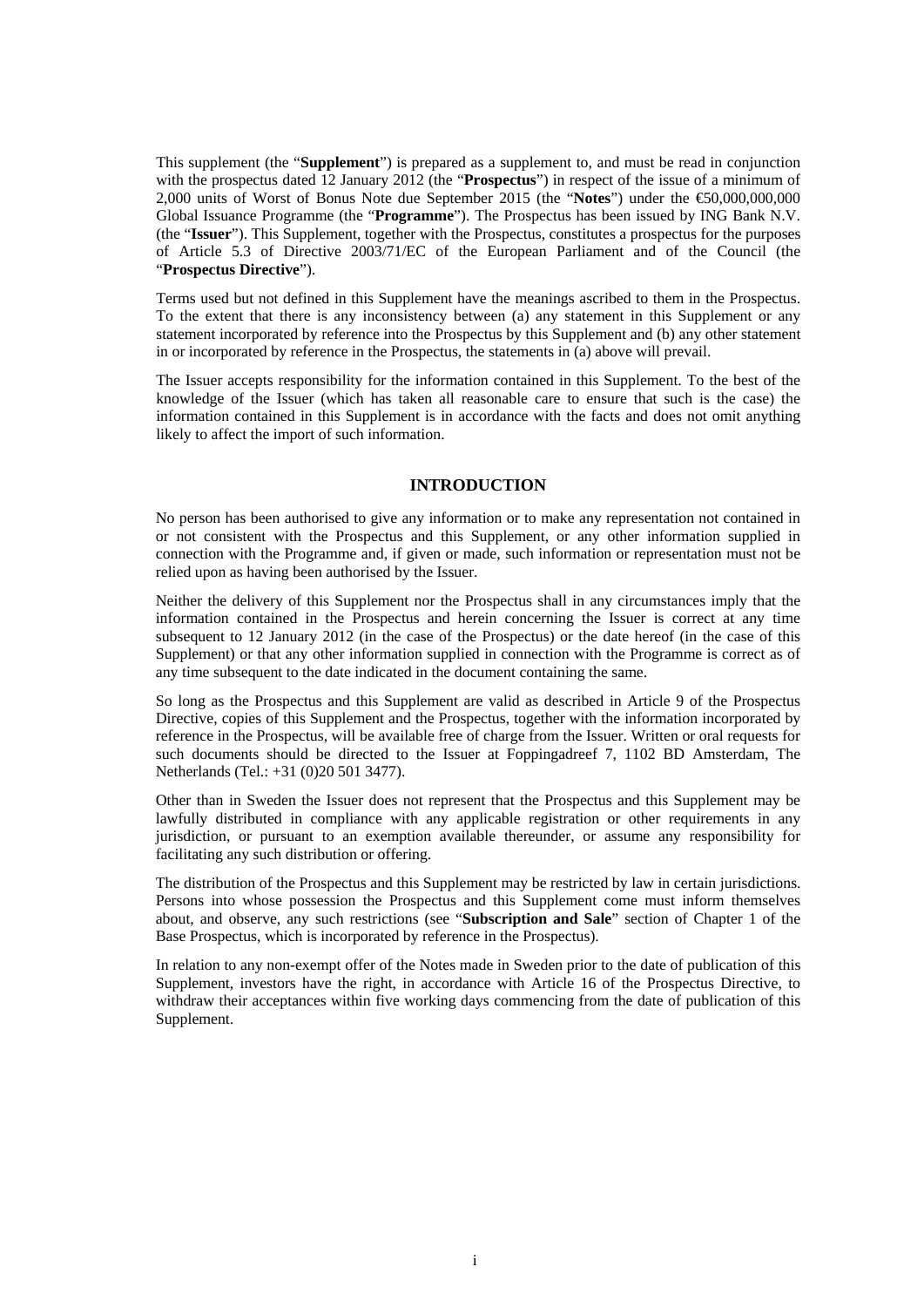## **RECENT DEVELOPMENTS AND INFORMATION INCORPORATED BY REFERENCE**

On 13 February 2012, the Issuer published a supplement to its Registration Document and the Base Prospectus, a copy of each such document has been filed with and approved by the AFM on the same date and, by virtue of this Supplement, is incorporated into and forms part of the Prospectus.

## **MODIFICATIONS TO THE PROSPECTUS**

1. The following shall be deleted from (i) the fourth paragraph of page 2 of the Securities Note and (ii) the fourth paragraph of page 1 of the Summary Note:

*"On 11 May 2011, 21 June 2011, 11 August 2011 and 7 November 2011 respectively, the Issuer published a supplement to the Original Base Prospectus (each a "BP Supplement", together the "BP Supplements" and together with the Original Base Prospectus, the "Base Prospectus"). On 11 May 2011, the Issuer published a registration document (the "Original Registration Document"). On 21 June 2011, 11 August 2011 and 7 November 2011 respectively, the Issuer published a supplement to the Original Registration Document (each a "RD Supplement", together the "RD Supplements" and together with the Original Registration Document, the "Registration Document")"* 

and shall be replaced with:

*"On 11 May 2011, 21 June 2011, 11 August 2011, 7 November 2011 and 13 February 2012 respectively, the Issuer published a supplement to the Original Base Prospectus (each a "BP Supplement", together the "BP Supplements" and together with the Original Base Prospectus, the "Base Prospectus"). On 11 May 2011, the Issuer published a registration document (the "Original Registration Document"). On 21 June 2011, 11 August 2011, 7 November 2011 and 13 February 2012 respectively, the Issuer published a supplement to the Original Registration Document (each a "RD Supplement", together the "RD Supplements" and together with the Original Registration Document, the "Registration Document")"* 

2. The following shall be deleted from (i) the fifth paragraph of page 2 of the Securities Note and (ii) the fifth paragraph of page 1 of the Summary Note:

*"The BP Supplements dated 11 May 2011, 21 June 2011, 11 August 2011 and 7 November 2011 respectively were filed with the AFM and approved by it. The Original Registration Document was filed with the AFM and approved by it on 11 May 2011. The RD Supplements were filed with the AFM and approved by it on 21 June 2011, 11 August 2011 and 7 November 2011 respectively."* 

and shall be replaced with:

*"The BP Supplements dated 11 May 2011, 21 June 2011, 11 August 2011, 7 November 2011 and 13 February 2012 respectively were filed with the AFM and approved by it. The Original Registration Document was filed with the AFM and approved by it on 11 May 2011. The RD Supplements were filed with the AFM and approved by it on 21 June 2011, 11 August 2011, 7 November 2011 and 13 February 2012 respectively."* 

3. The following shall be deleted from (i) the fifth paragraph of page 2 of the Securities Note and (ii) the fifth paragraph of page 1 of the Summary Note: